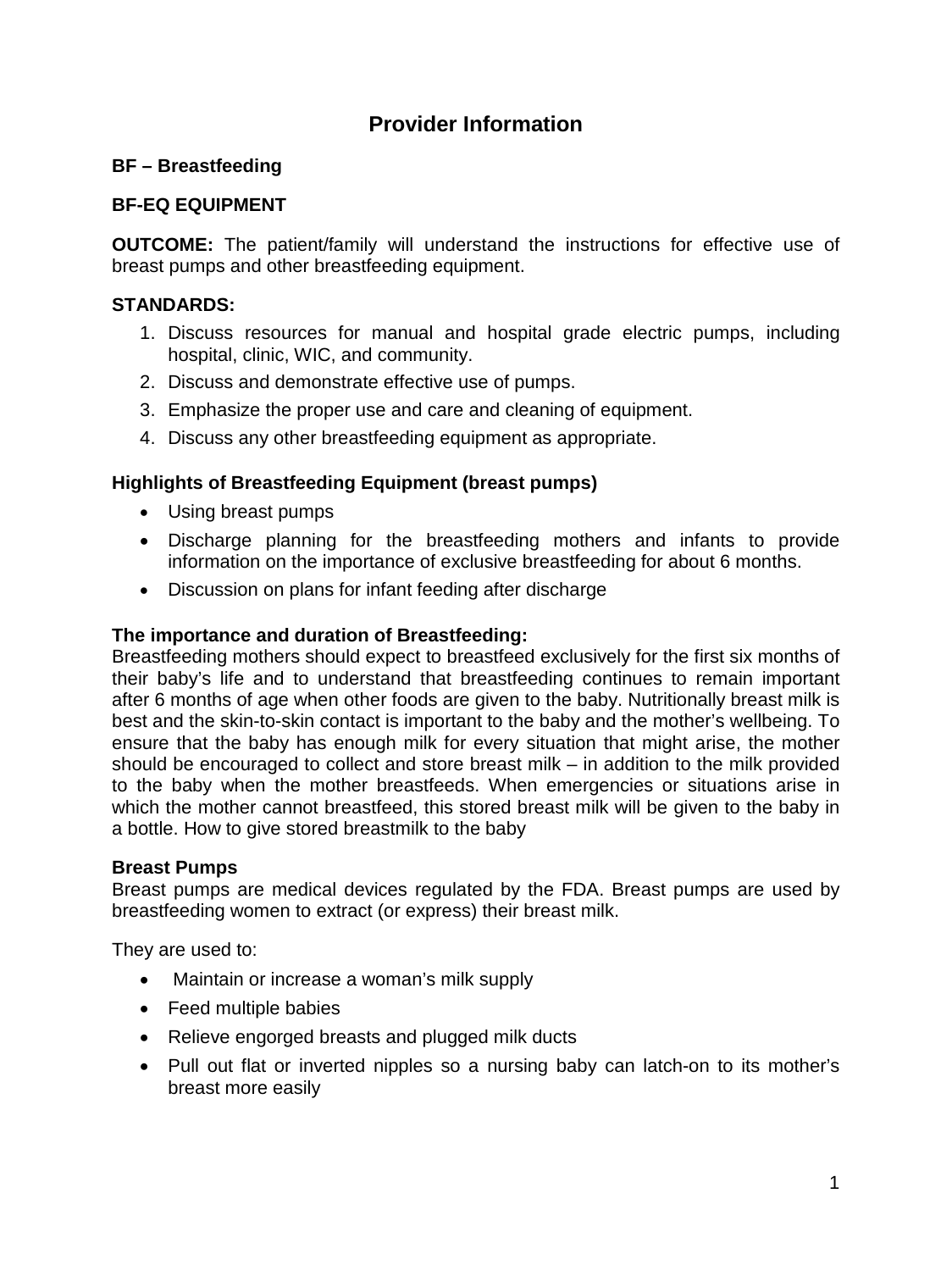Many women find it convenient, or even necessary, to use a breast pump to express and store their breast milk once they have returned to work, are traveling, or are otherwise separated from their baby. Women are often delighted to learn that a breast pump can be used as a supplement to breastfeeding and that some pumps are designed to mimic the suckling of a nursing baby.



All breast pumps consist of a few basic parts:

- A cone-shaped cup, called a breast-shield, fits over the nipple and the dark, circular area surrounding the nipple (the areola).
- A pump to create the gentle vacuum that expresses milk. The pump may be attached to the breast-shield or have plastic tubing to connect the pump to the breast-shield.
- A detachable milk collection container that fits below the breast-shield. The container is typically a disposable bag or a reusable bottle that can be used to store the milk, or attached to a rubber nipple and used for feeding a baby.

# **What Are the Types Breast Pumps?**

A breast pump is held in place by hand; or by a nursing bra, a breast-pumping bra or a band.

**Types of Pumps How it operates:** Breast pumps extract milk from the breasts by creating a vacuum around the nipple that pulls air into the breast-shield, and applies and releases suction. Each suction and release combination is called a cycle. Manual Pumps Once the breast-shield is placed over the nipple and areola, a small cylinder-shaped tube is pumped in and out of a larger cylinder to create a vacuum that expresses milk and collects it in an attached container. Some experts discourage use of the bicycle horn pump because they may be difficult to clean and dry. Batterypowered Pumps A powered breast pump uses batteries to power a small motor that creates suction to extract milk from the breasts. One or more long plastic tubes connect the breast-shield to the motor. The motor has a control panel with a dial or switch to control suction.

There are three basic types of breast pumps: